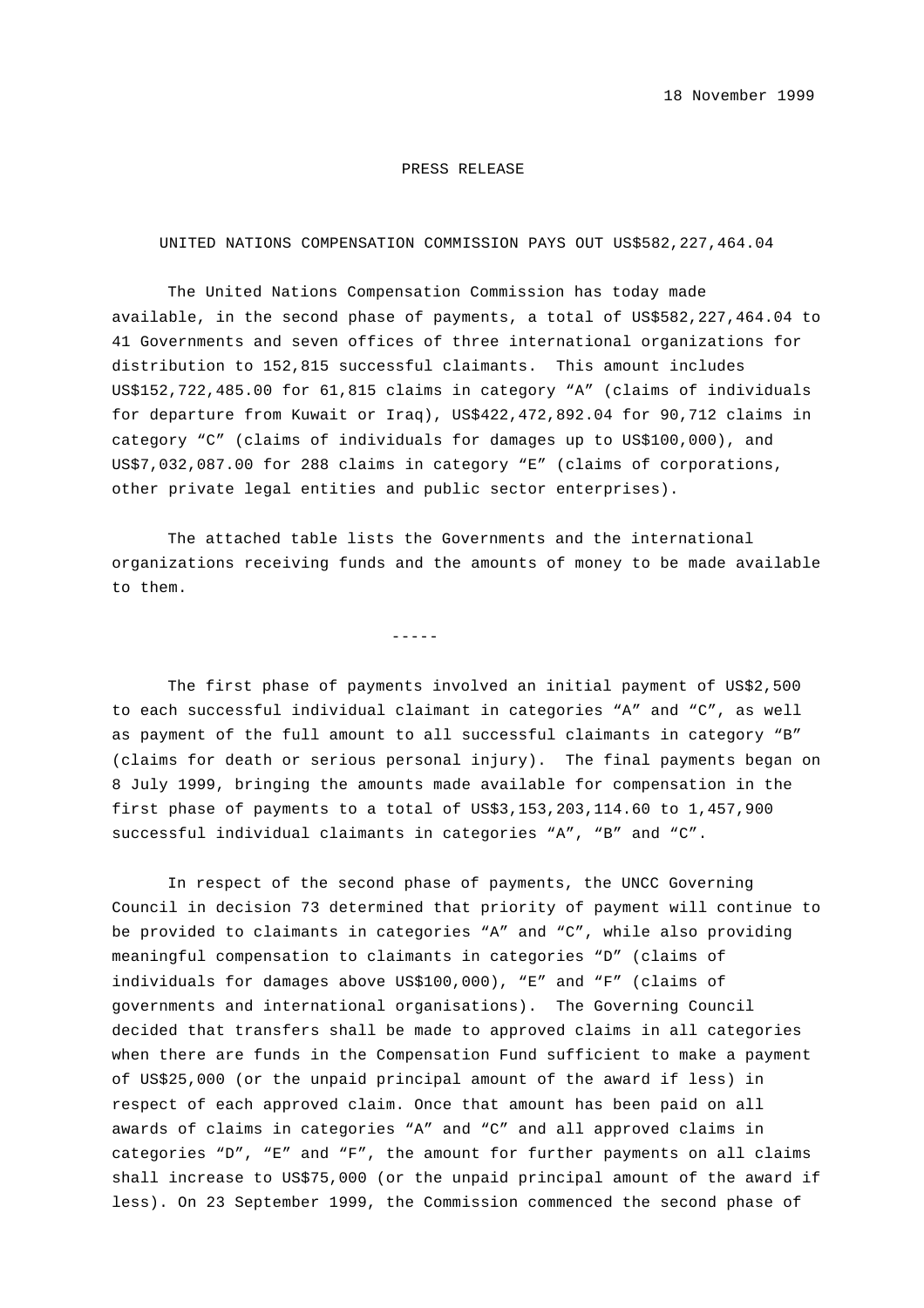payments by making available US\$481,224,655.70 to 73 Governments and nine offices of three international organisations for distribution to 167,730 successful claimants in categories "A", "C", "E" and "F". On 14 October 1999, the Commission made available US\$11,800,599.38 to 21 Governments and two international organizations for distribution to 687 successful individual claimants in category "D".

Funds to pay the awards of compensation are drawn from the United Nations Compensation Fund which receives 30 per cent of the revenue generated from the export of Iraqi petroleum and petroleum products. Funds are made available in accordance with the "oil-for-food" mechanism established by Security Council resolution 986 (1995) and extended by Security Council resolutions 1111 (1997), 1143 (1997), 1153 (1998), 1210 (1998) and 1242 (1999).

The present payment brings the overall amount of compensation made available to date by the United Nations Compensation Commission to US\$4,277,162,288.20.

Further information about the Commission can be found on the UNCC website located at http://www.uncc.ch.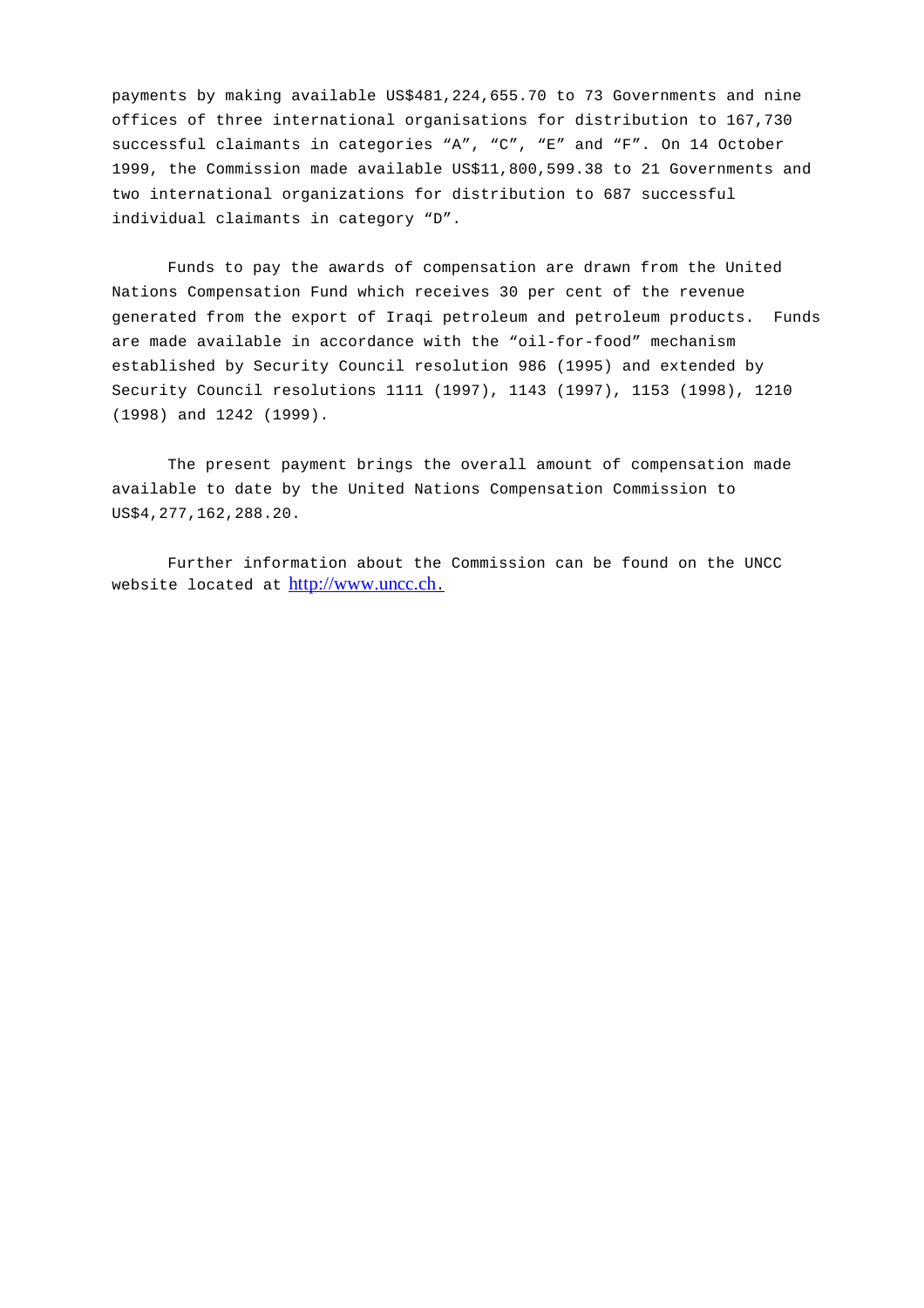## UNITED NATIONS COMPENSATION COMMISSION

CONSOLIDATED REPORT OF PAYMENTS OF CATEGORY "A", "C" AND "E" CLAIMS

## Second phase of payment - 18 November 1999

|                  | Country                              | Category "A",<br>instalment 3<br>(US\$) | Category "A",<br>instalment 4<br>(US\$) | Category "C",<br>instalment 3<br>(US\$) | Category "C",<br>instalment 4<br>(US\$)                                                                     | Category<br>"E", (US\$) | Total (US\$)   |
|------------------|--------------------------------------|-----------------------------------------|-----------------------------------------|-----------------------------------------|-------------------------------------------------------------------------------------------------------------|-------------------------|----------------|
| $\mathbf 1$      | Australia                            | 17,500.00                               | 45,500.00                               |                                         | 76,602.96                                                                                                   |                         | 139,602.96     |
| $\boldsymbol{2}$ | Austria                              |                                         |                                         |                                         | 23, 397.02                                                                                                  |                         | 23,397.02      |
| $\mathsf{3}$     | Bahrain                              |                                         | 13,500.00                               |                                         | 17,828.64                                                                                                   |                         | 31,328.64      |
| 4                | Bosnia-<br>Herzegovina               |                                         | 1,334,500.00                            |                                         | 25,000.00                                                                                                   |                         | 1,359,500.00   |
| 5                | Brazil                               |                                         | 1,500.00                                |                                         |                                                                                                             | 25,000.00               | 26,500.00      |
| 6                | Bulgaria                             |                                         | 776,000.00                              |                                         | 45,558.62                                                                                                   | 61,260.00               | 882,818.62     |
| 7                | Canada                               |                                         | 202,000.00                              |                                         | 841, 310.79                                                                                                 |                         | 1,043,310.79   |
| 8                | China                                |                                         | 2,133,000.00                            |                                         | 12,017.83                                                                                                   | 75,000.00               | 2,220,017.83   |
| 9                | Croatia                              |                                         | 10,500.00                               |                                         | 17, 319.36                                                                                                  |                         | 27,819.36      |
| 10               | Czech<br>Republic                    |                                         | 72,500.00                               |                                         | 110,078.24                                                                                                  | 25,000.00               | 207,578.24     |
| 11               | Denmark                              |                                         | 1,500.00                                |                                         | 125,740.15                                                                                                  |                         | 127,240.15     |
| 12               | Ethiopia                             |                                         | 28,500.00                               |                                         | 10,917.76                                                                                                   |                         | 39, 417.76     |
| 13               | Federal<br>Republic of<br>Yugoslavia | 402,000.00                              | 1,512,000.00                            |                                         | 17, 271.44                                                                                                  |                         | 1,931,271.44   |
| 14               | Finland                              |                                         | 4,000.00                                |                                         | 6,800.00                                                                                                    |                         | 10,800.00      |
| 15               | France                               |                                         | 73,000.00                               |                                         | 356, 325.20                                                                                                 |                         | 429, 325.20    |
| 16               | Germany                              |                                         | 16,500.00                               |                                         | 339,077.28                                                                                                  |                         | 355, 577.28    |
| 17               | Ghana                                |                                         | 4,500.00                                |                                         |                                                                                                             |                         | 4,500.00       |
| 18               | Greece                               |                                         | 7,500.00                                |                                         | 120,743.66                                                                                                  |                         | 128, 243.66    |
| 19               | Hungary                              |                                         | 56,000.00                               |                                         | 103,238.70                                                                                                  |                         | 159,238.70     |
| 20               | Iceland                              |                                         | 2,500.00                                |                                         |                                                                                                             |                         | 2,500.00       |
| 21               | Ireland                              |                                         | 36,500.00                               |                                         | 387,483.60                                                                                                  |                         | 423,983.60     |
| 22               | Italy                                |                                         | 47,500.00                               |                                         | 249,752.62                                                                                                  |                         | 297, 252.62    |
| 23               | Japan                                |                                         | 359,500.00                              |                                         | 635,329.16                                                                                                  | 25,000.00               | 1,019,829.16   |
| 24               | Jordan                               | 42,922,000.00                           | 7,735,000.00                            |                                         | 17,543,370.08                                                                                               |                         | 68,200,370.08  |
| 25               | Kuwait                               |                                         |                                         |                                         | $52,781,000.00$ $\mid$ $20,079,000.00$ $\mid$ $88,830,650.00$ $\mid$ $300,488,883.58$ $\mid$ $6,695,827.00$ |                         | 468,875,360.58 |
| 26               | New Zealand                          |                                         | 2,500.00                                |                                         | 56,256.19                                                                                                   |                         | 58,756.19      |
| 27               | Nigeria                              |                                         |                                         |                                         | 3,209.34                                                                                                    |                         | 3,209.34       |
| 28               | Norway                               |                                         | 5,500.00                                |                                         |                                                                                                             |                         | 5,500.00       |
| 29               | Pakistan                             | 65,500.00                               | 7,572,000.00                            |                                         | 8,332,691.35                                                                                                |                         | 15,970,191.35  |
| 30               | Poland                               |                                         | 1,489,500.00                            |                                         | 176, 429.87                                                                                                 | 25,000.00               | 1,690,929.87   |
| 31               | Republic of<br>Korea                 |                                         | 195,500.00                              |                                         |                                                                                                             | 25,000.00               | 220,500.00     |
| 32               | Senegal                              |                                         | 5,000.00                                |                                         | 2,005.19                                                                                                    |                         | 7,005.19       |
| 33               | Singapore                            |                                         |                                         |                                         |                                                                                                             | 25,000.00               | 25,000.00      |
| 34               | Slovenia                             |                                         | 1,500.00                                |                                         |                                                                                                             | 25,000.00               | 26,500.00      |
| 35               | Spain                                |                                         | 2,500.00                                |                                         | 58,810.15                                                                                                   |                         | 61,310.15      |
| 36               | Sweden                               |                                         | 13,000.00                               |                                         | 109,668.81                                                                                                  |                         | 122,668.81     |
| 37               | Switzerland                          |                                         | 5,500.00                                |                                         | 4,884.86                                                                                                    |                         | 10,384.86      |